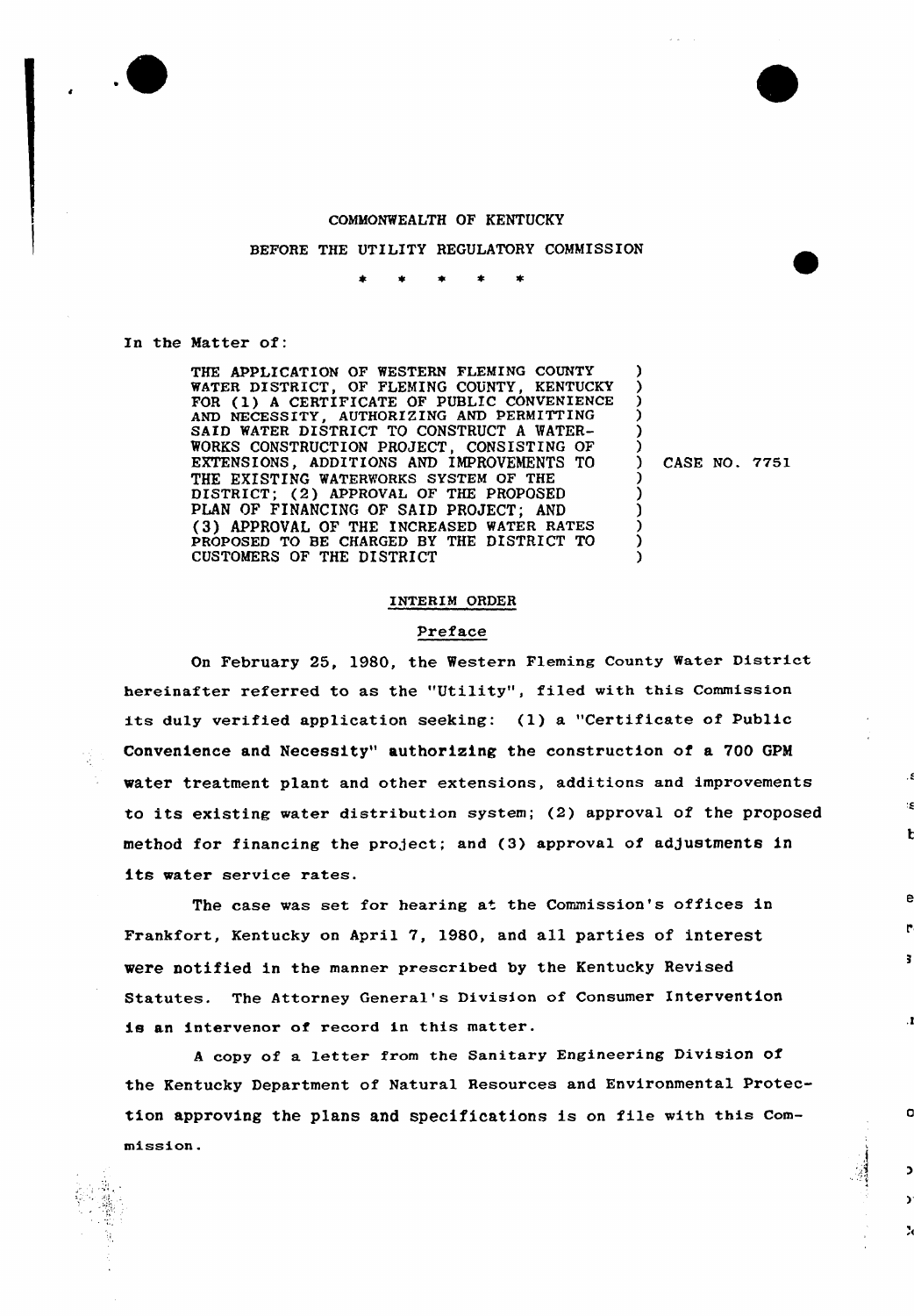

The complete record and testimony in this matter through the conclusion of the April 7, 1980 hearing has been considered by the Commission in the making of this Order which addresses certification of construction and the method of financing. The matter of an adjustment of the Utility's rates will be addressed by a subsequent Order of this Commission.

#### Findings ln This Matter

The Commission, after consideration of all the evidence of record and being advised, is of the opinion and finds:

1. That public convenience and necessity requires construction of the proposed water works project in the areas defined by the application and exhibits filed in this matter.

2. That the proposed project includes: construction of a new water treatment plant having a capacity of 700 GPM, a new raw water intake station, a new 50,000 gallon storage tank, 40,330 feet of 8-inch water pipe, 50,720 feet of 6-inch water pipe, 28,140 feet of 4-inch water pipe, 2,520 feet of 2 $\frac{1}{2}$ -inch water pipe, service connections for 113 customers and other miscellaneous improvements; all at a total cost of \$2,144,000.

3. That any construction deviations from the contract plans and specifications, herein approved, which cou1d adversely affect service to any customer, should be subject to the prior approval of this Commission.

4. That the financing of this project by means of an FmHA Grant of \$862,000, an ARC Grant of \$217,500, and FmHA Loan of \$560,000, Service Connection Fees of \$11,500 and the Buffalo Trail Water Association's Contribution in Aid of Construction of \$493,000 is necessary and appropriate for and consistent with the proper performance by the Utility in its service to the public, and will not impair its ability to perform that service.

5. That the Utility's current revenues<sup>(1)</sup> are adequate for meeting its current obligations; but are not adequate for coverage of the additional obligations for financing, constructing and operating

<sup>(1)</sup> The Utility realized revenues from water sales of \$75,366 and a net income of \$2,256 during the twelve month period ending December 31, 1979 according to the Annual Report filed for this period by the Utility. Existing rates were set by an Order of this Commission entered June 25, 1970 in Case No. 5352.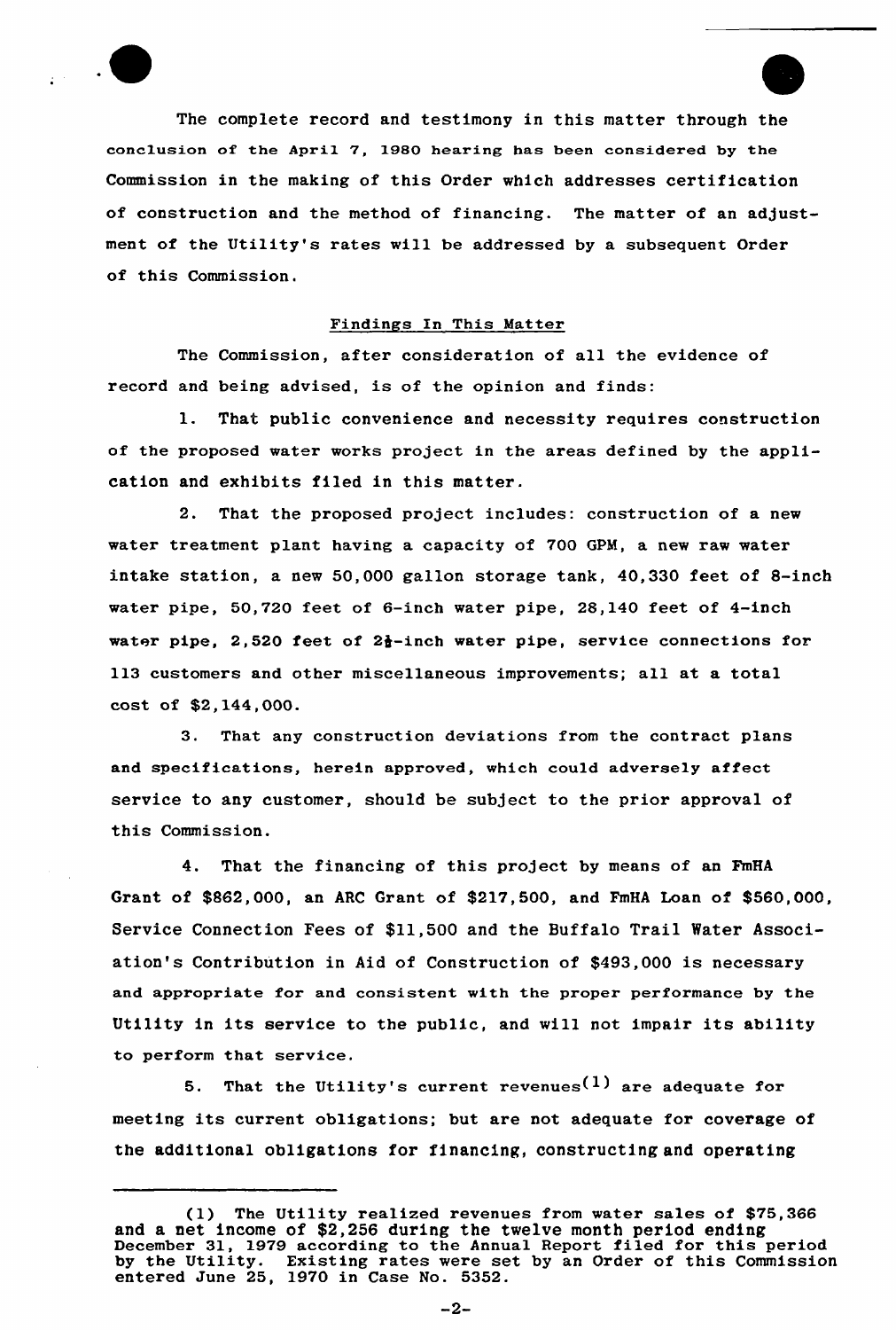

the proposed new facilities. The Commission, therefore, acknowledges its obligation to consider the Utility's proposed adjustment of rates as an inherent part of this certificating Order. Further, that this Commission should enter an Order setting forth the adjusted rates no later than June 5, 1980 to satisfy loan closing requirements. Further, the said rates should insure the financial integrity of the Utility.

6. That according to the Utility's Annual Report fox 1979, it has been experiencing excessive losses in its distribution system. The Utility should, therefore, establish and maintain a program for leak detection and correction as an ongoing program; but should begin this program with diligent efforts to reduce its losses to 15% or less for three consecutive months. The percentage computation should be made after 115% of the quantity of water sold for resale has been deducted from the quantity produced. Monthly reports should be made to this Commission until such time as losses have been reduced to 15% or less for three consecutive months.

'7. That the Utility should furnish this Commission with duly verified documentation of the total cost of this project, including the cost of construction and all other capitalized costs (engineering, legal, administrative, etc.) within sixty (60) days of the date that construction is substantially completed.

8. That the contract between the Utility and the Engineer should require the Engineer to provide general engineering supervision and full-time resident inspection under his supervision to insure that the construction work conforms to the best construction practices and is done in accordance with the contract plans and specifications.

9. That within sixty (60) days of the date of substantial completion of the construction, the Utility should require the Engineer to furnish this Commission with a copy of the "As-Built Plans" along with the Engineer's eextifieation that the construction has been satisfactorily completed in accordance with the contract plans and specifications.

### Oxdexs In This Matter

The Commission, on the basis of the matters hereinbefore set forth and the evidentiary record in this case:

 $-3-$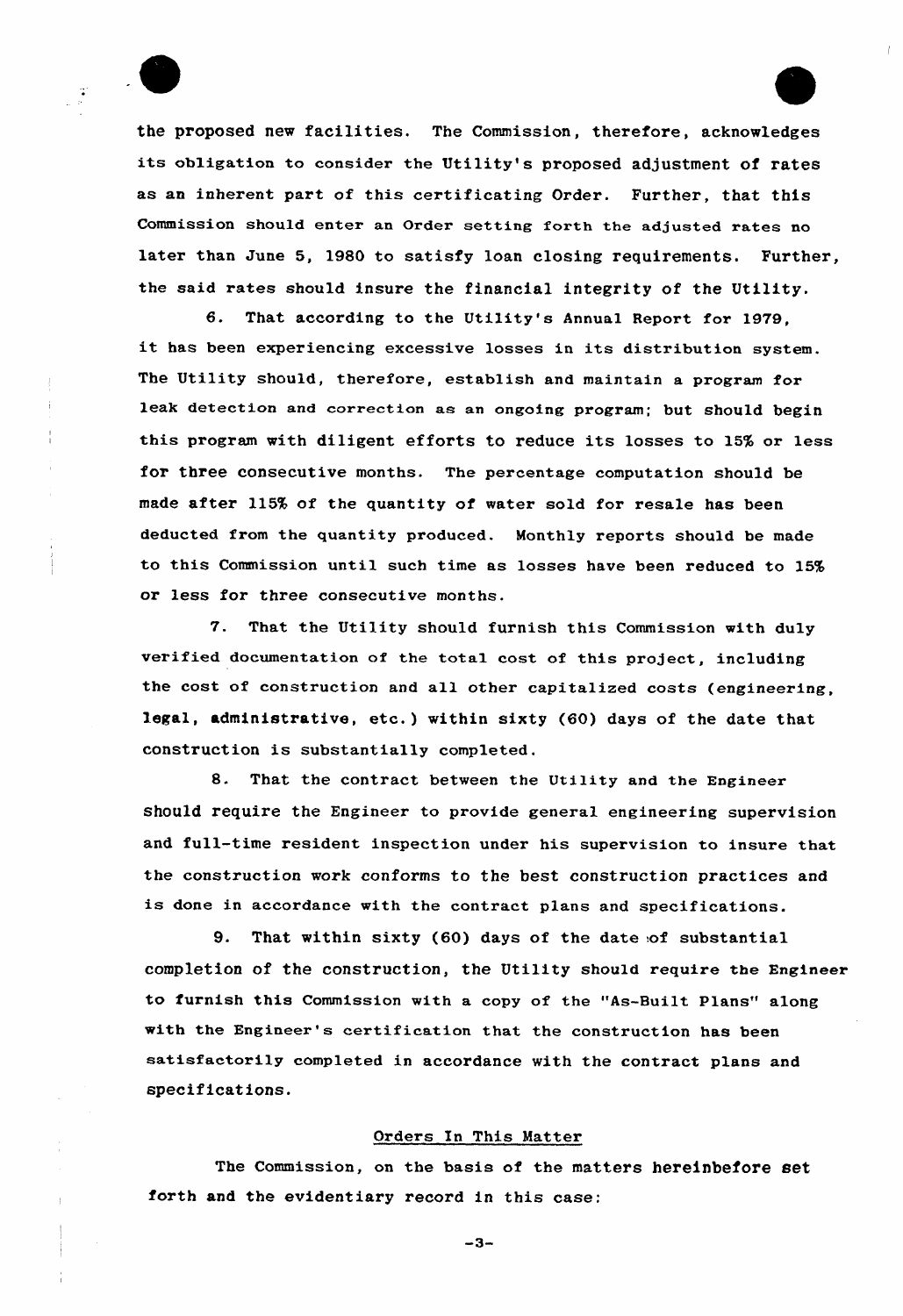HEREBY ORDERS that the Utility be and it is hereby granted <sup>a</sup> Certificate of Public Convenience and Necessity to construct the proposed 700 GPM watex treatment plant and other extensions, additions, and improvements to its existing water distribution system in the areas set forth in the application and in accordance with the contract plans and specifications filed in this record.

IT IS FURTHER ORDERED that any construction deviations from the contract plans and spedifications, herein approved, which could adversely affect service to any customer shall be subject to the prior approval of the Commission.

IT IS FURTHER ORDERED that the Utility be and it is hereby authorized to finance the proposed construction project by means of an FmHA Grant of \$S62,000, an ARC Grant of \$217,500, and FmHA Loan of \$560,000, Service Connection Fees of \$11,500, and the Buffalo Trail Water Association's Contribution in Aid of Construction of \$493,000. Further, that this \$2,144,000 in project funds shall be used only for the lawful objects as set forth in the application.

IT IS FURTHER ORDERED that the Utility establish and maintain an ongoing program for leak detection and correction and shall emphasize this program until such time as its distribution system losses have been reduced to 15% or less for three consecutive months. Further, that reports of distribution system losses shall be submitted to this Commission on a montly basis until such time as these losses have been stabilized at 15% or less. Such reports shall include the quantity of water purchased, the quantity of water sold for resale, the quantity of water sold to its customers excluding quantities sold for resale, the quantity of unaccounted for water relative to total production less quantities sold for resale.

IT IS FURTHER ORDERED that the Utility file with this Commission a duly verified document or documents which show the total cost of this project including the cost of construction and all other capitalized costs {engineering, legal, administrative, etc.) within sixty (60) days of the date that construction is substantially completed.

 $-4-$